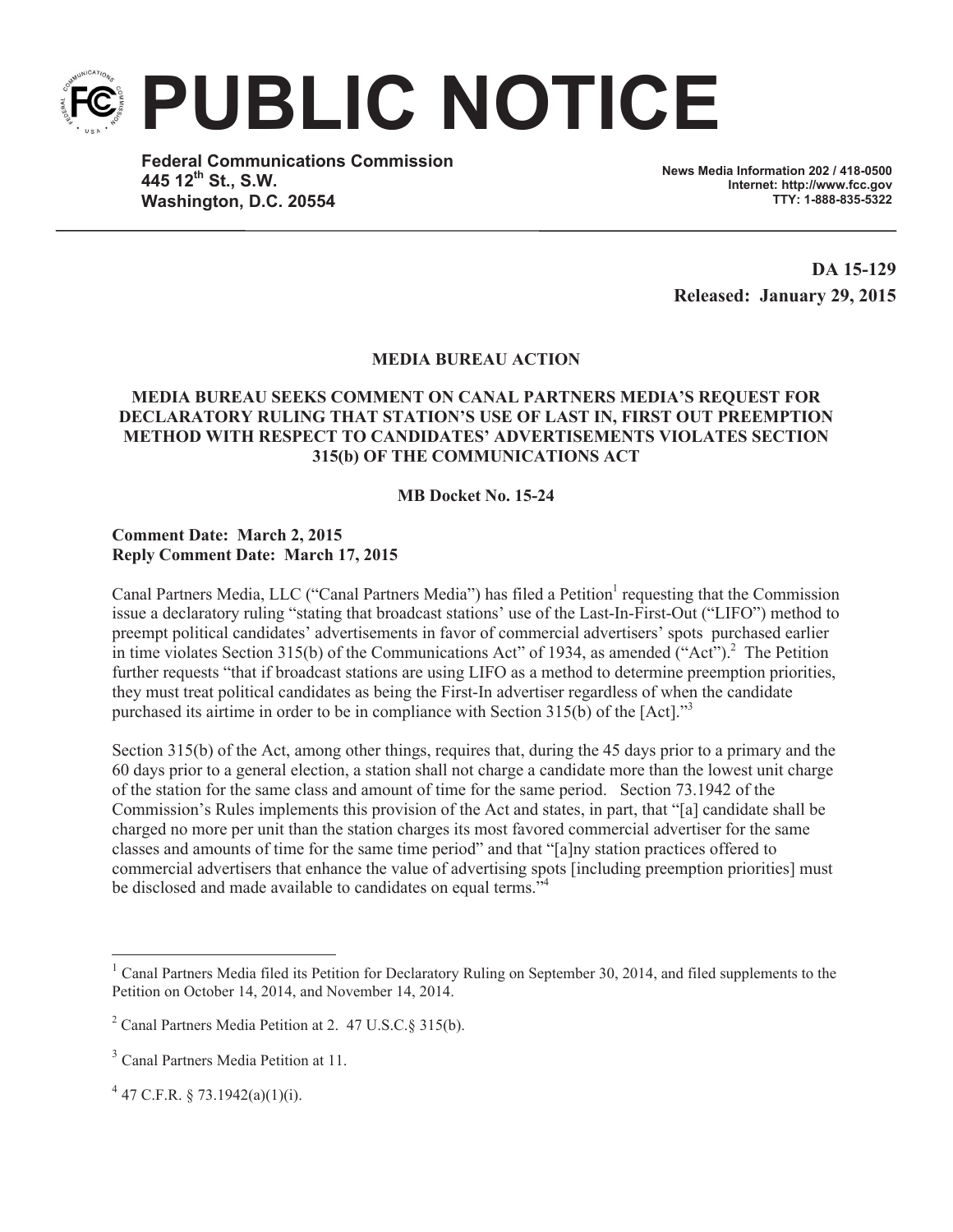We seek comment on Canal Partners Media's request.

This proceeding will be treated as "permit but disclose" for purposes of the Commission's *ex parte* rules.<sup>5</sup> As a result of the permit-but-disclose status of this proceeding, *ex parte* presentations will be governed by the procedures set forth in Section 1.1206 of the Commission's rules applicable to non-restricted proceedings.<sup>6</sup>

Comments are due March 2, 2015. Reply Comments are due March 17, 2015. All filings must be submitted in MB Docket No. 15-24.

Pursuant to sections 1.415 and 1.419 of the Commission's rules, 47 CFR §§ 1.415, 1.419, interested parties may file comments and reply comments on or before the dates indicated on the first page of this document. Comments may be filed using the Commission's Electronic Comment Filing System (ECFS). *See Electronic Filing of Documents in Rulemaking Proceedings*, 63 FR 24121 (1998).

Electronic Filers: Comments may be filed electronically using the Internet by accessing the ECFS: http://fjallfoss.fcc.gov/ecfs2/.

Paper Filers: Parties who choose to file by paper must file an original and one copy of each filing. Filings can be sent by hand or messenger delivery, by commercial overnight courier, or by first-class or overnight U.S. Postal Service mail. All filings must be addressed to the Commission's Secretary, Office of the Secretary, Federal Communications Commission.

All hand-delivered or messenger-delivered paper filings for the Commission's Secretary must be delivered to FCC Headquarters at 445 12<sup>th</sup> St., SW, Room TW-A325, Washington, DC 20554. All hand deliveries must be held together with rubber bands or fasteners. Any envelopes must be disposed of before entering the building. The filing hours are 8:00 a.m. to 7:00 p.m.

Commercial overnight mail (other than U.S. Postal Service Express Mail and Priority Mail) must be sent to 9300 East Hampton Drive, Capitol Heights, MD 20743.

U.S. Postal Service first-class, Express, and Priority mail must be addressed to 445 12<sup>th</sup> Street, SW, Washington DC 20554.

One copy of each pleading must be sent to Robert Baker, Media Bureau, Room 3-A832, 445 12<sup>th</sup> Street, S.W., Washington, D.C. 20554 or Robert.Baker@fcc.gov.

People with Disabilities: To request materials in accessible formats for people with disabilities (braille, large print, electronic files, audio format), send an e-mail to fcc504@fcc.gov or call the Consumer  $\&$ Governmental Affairs Bureau at 202-418-0530 (voice), 202-418-0432 (tty).

Copies of the Petition and any subsequently filed documents in this matter are also available for inspection in the Commission's Reference Information Center:

445 12<sup>th</sup> Street, S.W., Room CY-B402 Washington, D.C. 20554 (202) 418-0270

<sup>5</sup> *See* 47 C.F.R. §§ 1.1200-1.1216.

<sup>6</sup> 47 C.F.R.§ 1.1206.